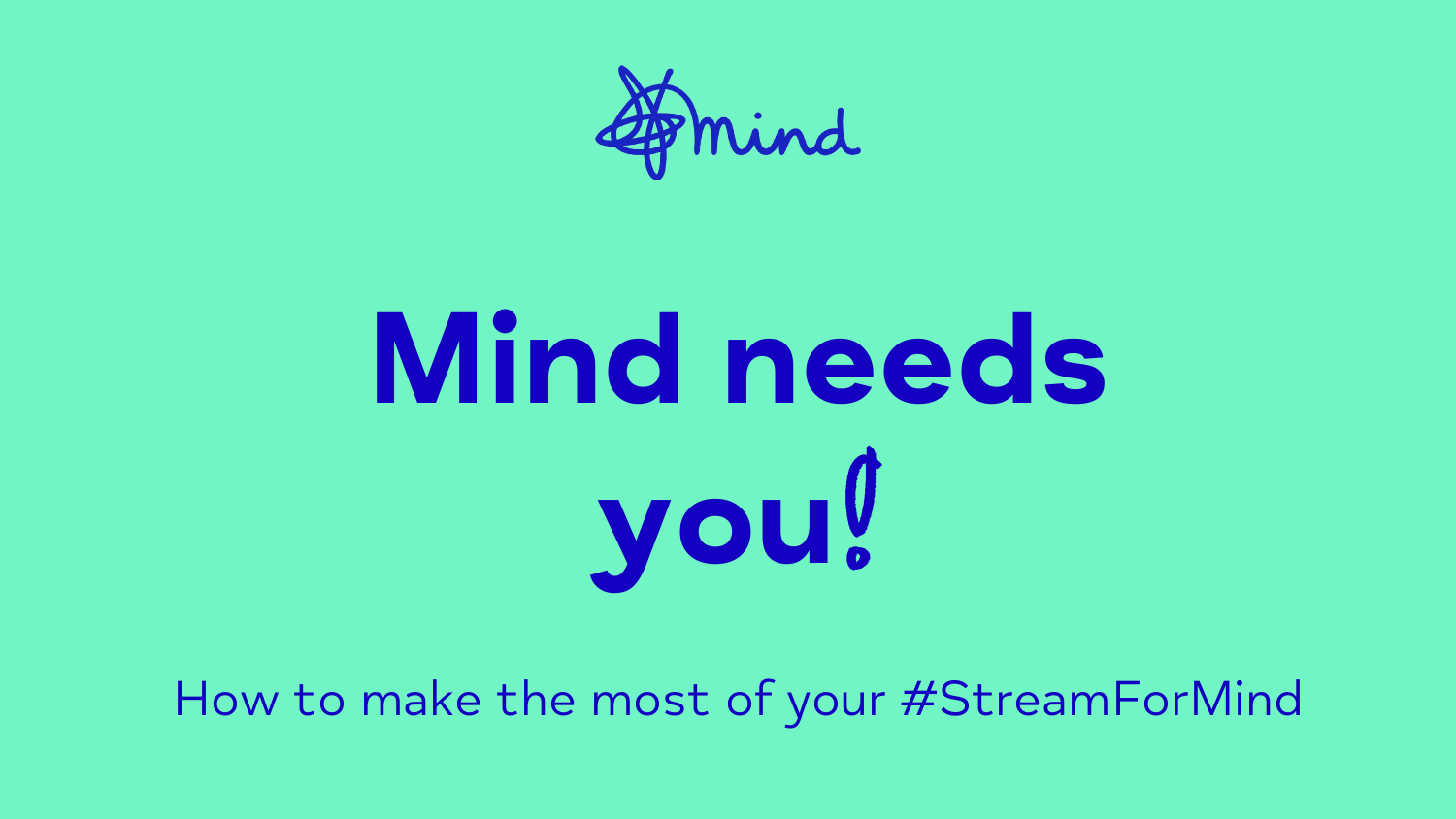

#### Thank you.

You've chosen your challenge, rallied your community and joined the fight for mental health.

In this guide, you'll find some example messaging to help you inspire your audience and make the most of your...

#### #StreamForMind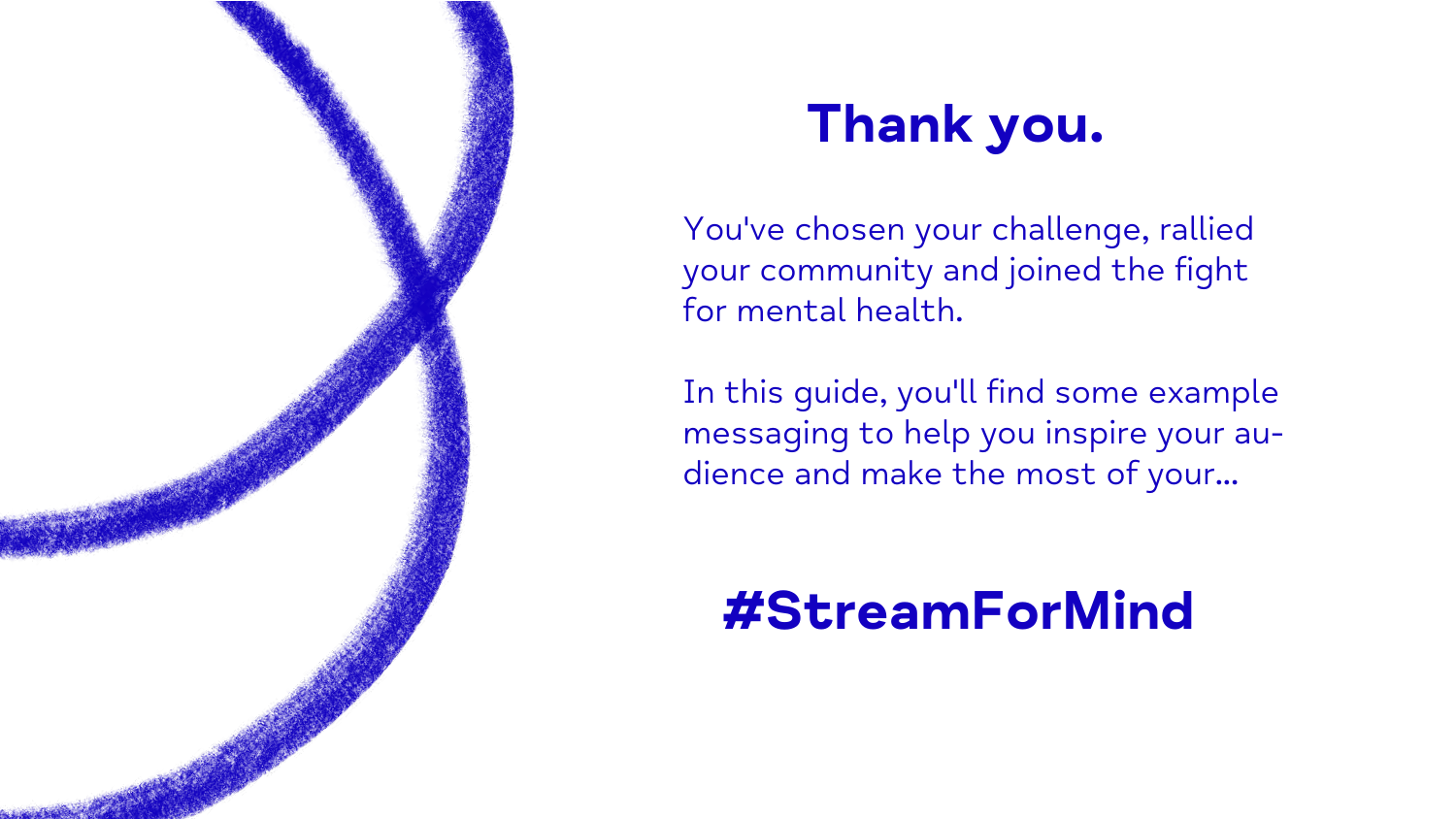### The Cause

You've joined the fight for mental health, but how should you talk about the cause with your audience? Here are some ideas to get you started.

- Mental health problems can affect one in four of us, so join my stream and help fight for mental health.
- Those of us experiencing a mental health prob-• lem can often feel isolated. Let's show each other that we're not alone.
- If you know how real the struggle can be… join me in the fight for mental health.

Let's show everyone experiencing a mental • health problem that they're not alone. Let's stand together and join the fight for mental

It's time to unite and fight for mental •health. Let's stand with anyone who needs

- health.
- our support.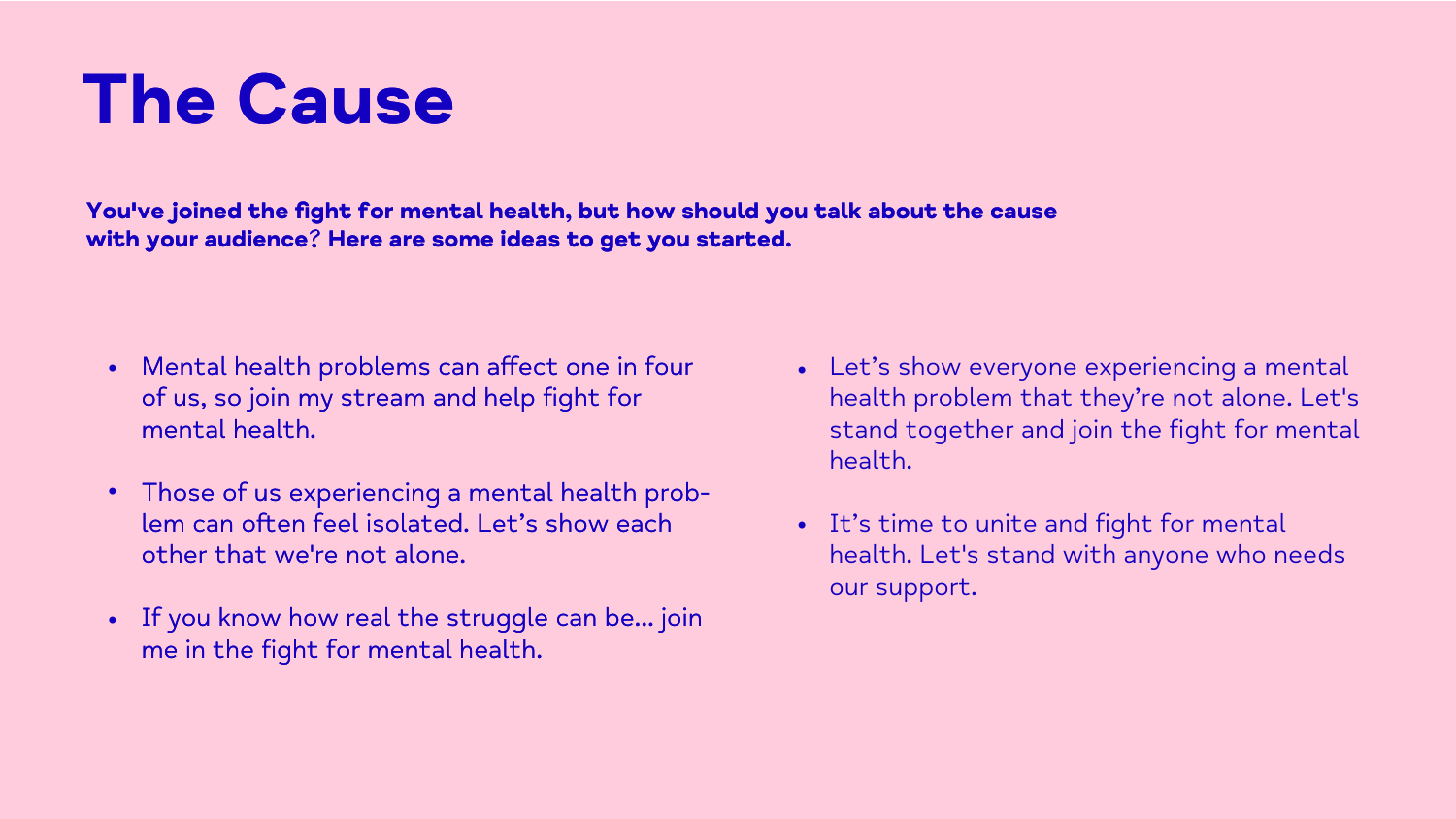## The Fight

Get your community fired up and digging deep with some motivating statistics.

- Did you know that 1 in 5 children with a mental health problem have to wait for over 6 months to see a specialist?  $\bullet$
- 1 in 15 people attempt to take their own life each year. Let's fight for those of us who are struggling. •
- 23% of us experience a mental health problem at some point in our lives. Will you help Mind be there for everyone? •

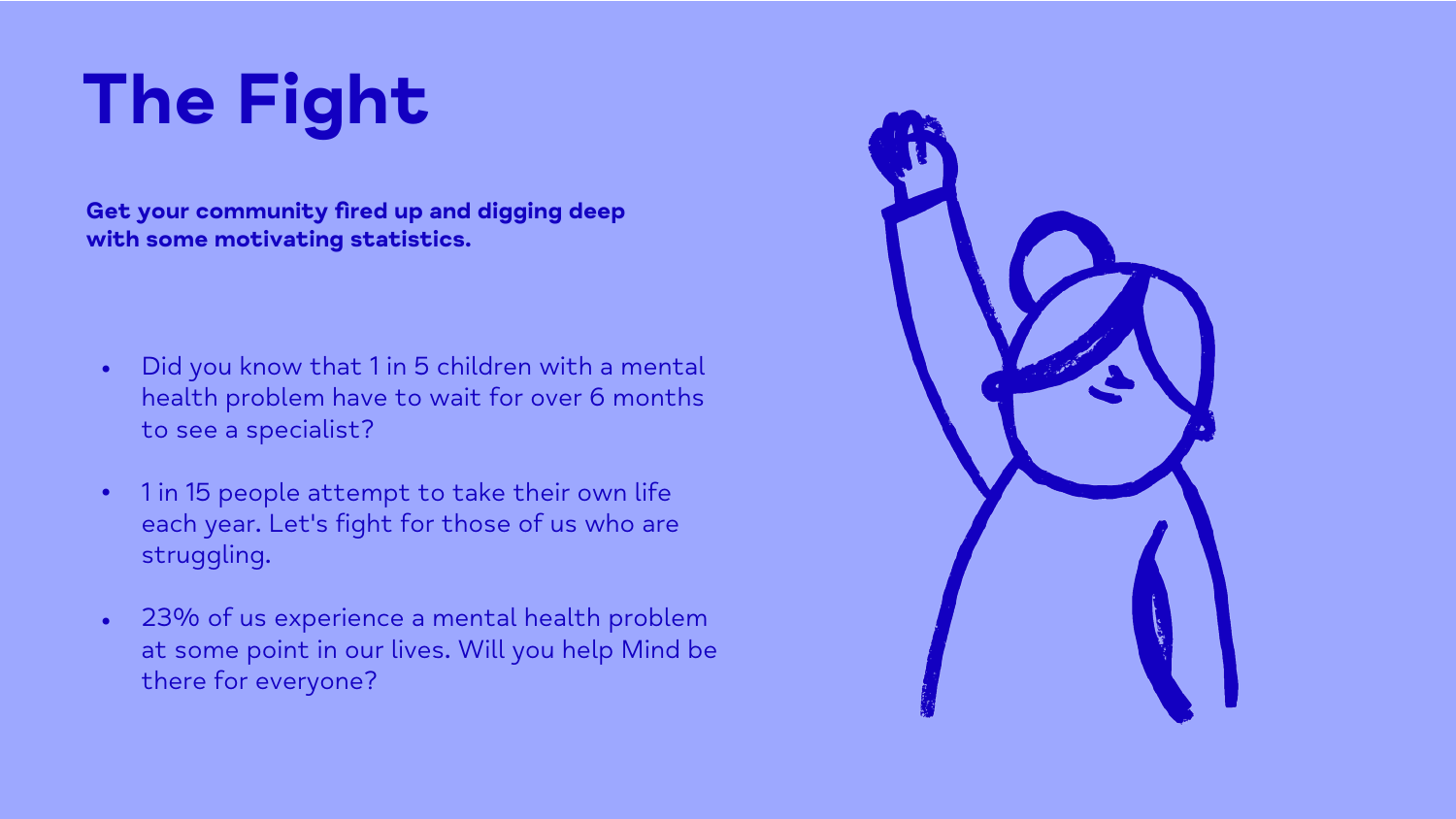### The Difference

- Just £8 could help Mind answer another enquiry on their Infoline and provide support when someone needs it the most.  $\bullet$
- A donation of £20 could help 167 people take their first steps in getting mental health support through Mind's booklets.  $\bullet$
- £40 could help keep Mind's supportive online community, Side by Side, open for another hour, helping people connect with others and feel less alone.  $\bullet$



Inspire your community by sharing what their donation can achieve.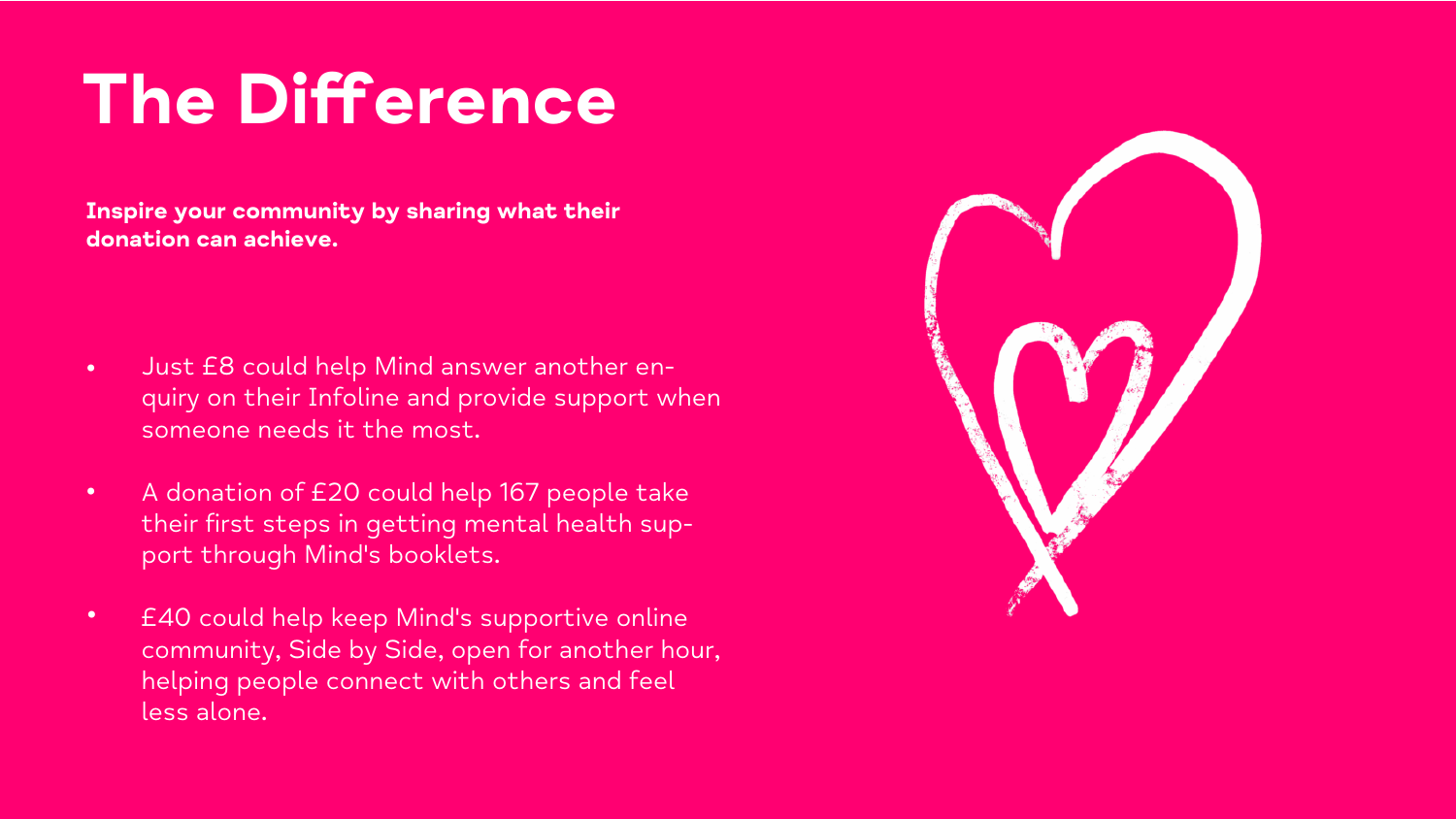#### Spread the word!

No doubt you'll be using your socials to shout about your challenge, don't forget to use our hashtag and tag us to help us get even more streamers and creators on-board.

#StreamForMind @MindCharity Facebook: @Mindforbettermentalhealth LinkedIn: search for Mind

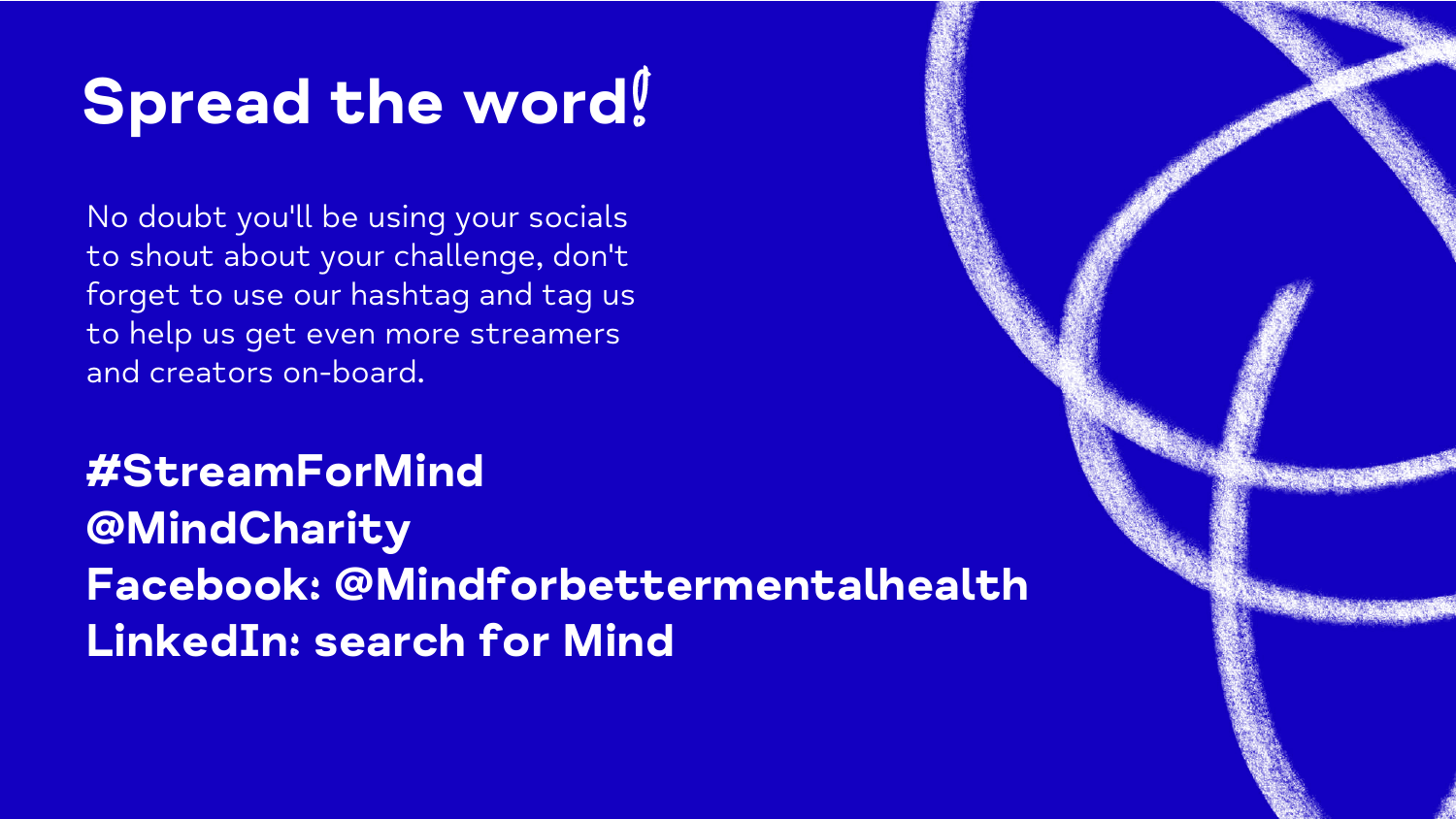mind.org.uk/streaming



## Look the part!

Check out our range of resources to help your Tiltify, JustGiving, Twitch and social media profiles look the part and raise support.